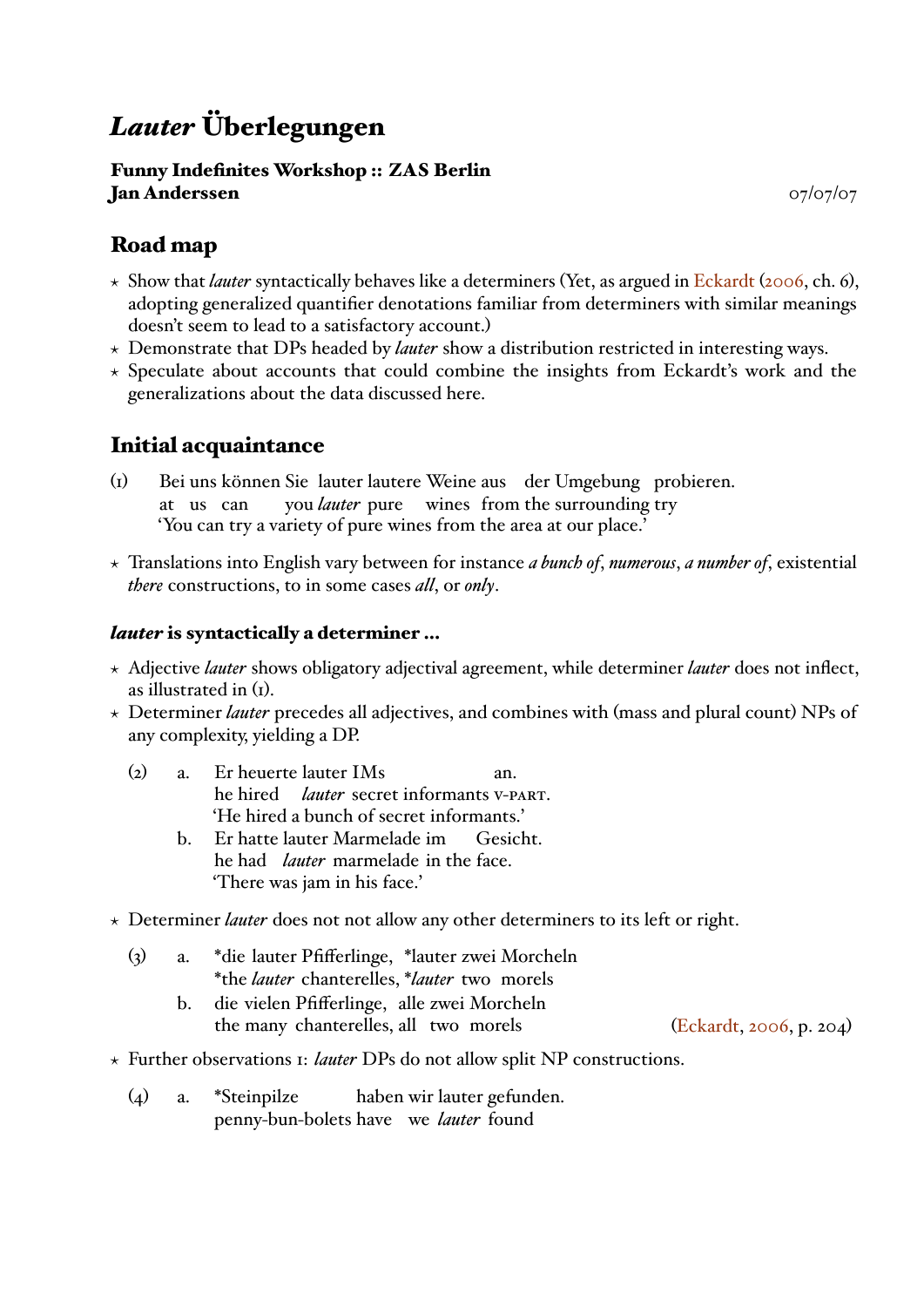- b. Steinpilze penny-bun-bolets have we many found haben wir viele gefunden. 'As for penny-bun-bolets, we found a lot of those.' [\(Eckardt,](#page-6-0) [2006,](#page-6-0) p. 230)
- ? Further observations 2: Determiner *lauter* cannot be used in partitive constructions.
	- (5) a. \*lauter der \**lauter* of the children, \**lauter* of the sparrows on the roof Kinder, \*lauter der Spatzen auf dem Dach
		- b. viele der many the.gen children, two of the sparrows on the roof Kinder, zwei von den Spatzen auf dem Dach

### ...but maybe not semantically

- $\star$  [Eckardt](#page-6-0) [\(2006\)](#page-6-0) argues that rather than the synchronic syntactic behavior of lauter, it's adjectival origin is a better guide to it's current meaning. Eckardt takes the adjectival *lauter*, with a relatively transparent meaning '*pure*', as a starting point to develop a denotation for determiner *lauter*. She models purity by requiring that the property in question holds of all parts of an object. Similarly, she proposes that determiner *lauter* takes a property and returns a set of plural individuals, each 'pure' with respect to the property in question.<sup>1</sup>
	- (6)  $\|\text{lauter}\| = \lambda P.\lambda x.\forall y (y \leq x \rightarrow P(y))$
- $*$  "According to the current proposal, the phrase *lauter* N has much in common with bare indefinites  $[...]$  and we would expect it to show a similar range of uses." [\(Eckardt,](#page-6-0) [2006,](#page-6-0) p. 225)

## Distribution of *lauter* subjects

### *Lauter* and non-existential subject positions

- ? The distribution of DPs headed by determiner *lauter* is more restricted than the distribution of bare plurals.
- \* Bare plurals as subjects of so-called i-level verbs receive a generic interpretation.<sup>2</sup> lauter DPs cannot occur in those environments.
	- (7) a. Professoren sind intelligent. professors are intelligent 'Professors are intelligent.'

<sup>&</sup>lt;sup>1</sup>This core semantics is augmented through a process of pragmatic strengthening (triggered by competition with the bare plural meaning), which adds one of the contextual restrictions (reflecting an 'only' and a 'many' reading of *lauter*).

|  | a. $(RELEVANT(y) \rightarrow y \leq x) \wedge BIG(x)$ | 'only'-reading |
|--|-------------------------------------------------------|----------------|
|  | b. $STRIKING(x) \wedge Big(x)$                        | 'many'-reading |

In the main part of this presentation, I will not discuss this part of Eckardt's account, but I don't want to preclude that some of what I will say about the differences in distribution between bare plurals and *lauter* DPs might be explainable through these added predicates.

<sup>2</sup>Jäger [\(2001\)](#page-6-1) shows that different classes of verbs are picked out under the term i-level verb depending on which particular characteristic of i-level verbs is under consideration. He proposes that the phenomenon is better thought of in terms of topic/comment structure. His observations are highly relevant for the data to be presented. The characteristic of interest for now is whether or not a verb can receive an existential interpretation of its subject argument.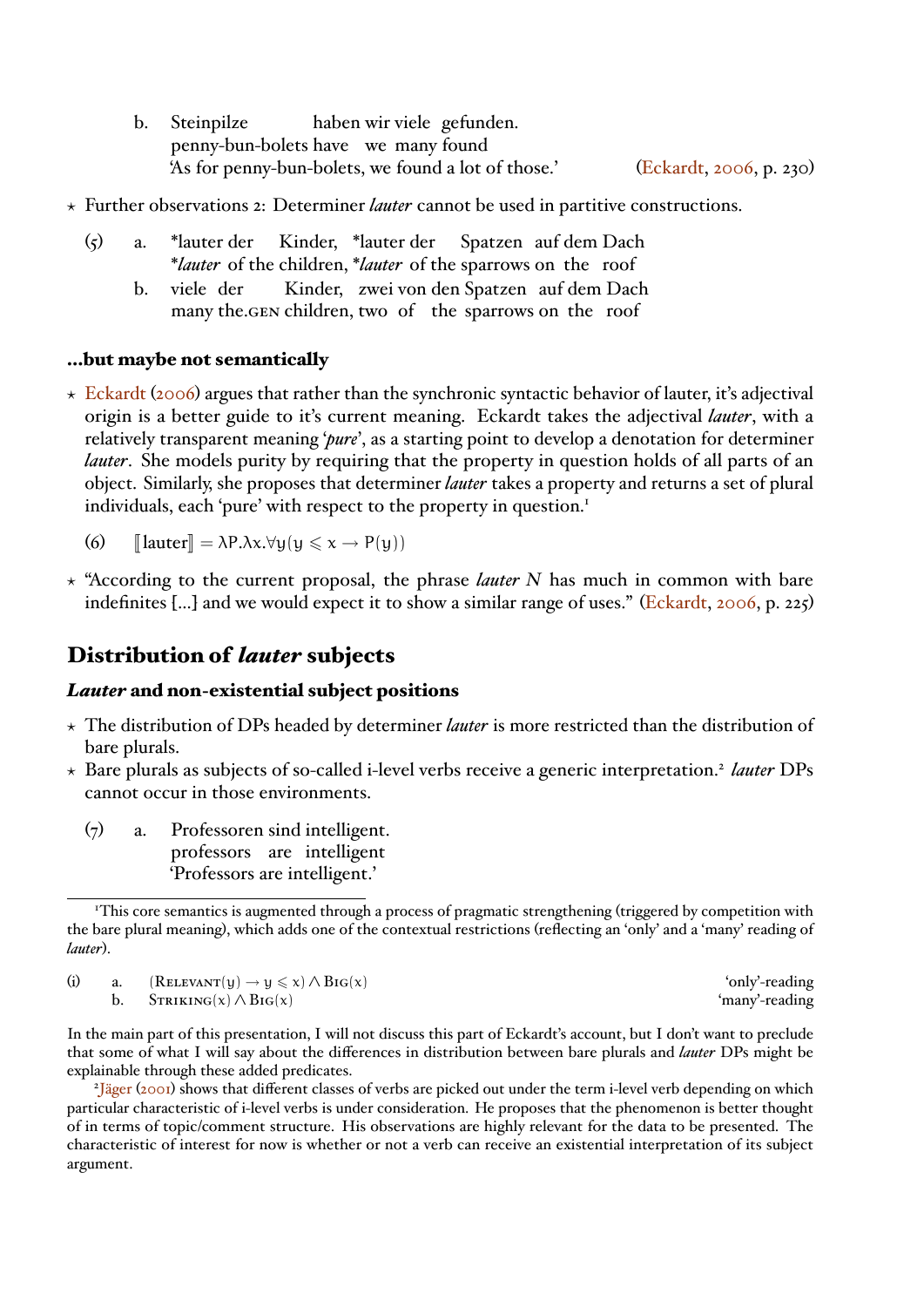- b. \*Lauter Professoren sind intelligent. *lauter* professors are intelligent
- $\star$  Eckardt argues that in some cases *lauter* DPs can receive generic interpretations.
	- (8) Lauter Professoren kriegen immer Streit. *lauter* professors get always argument 'Large groups that consist purely of professors will always quarrel.'

However, her cases seem to require special intonation or overt generic quantication. The speakers I have asked differ in their judgments on the acceptability and interpretation of  $(8)$ .

 $\star$  The following example in (9) shows that in circumstance where a bare plural is ambiguous between a generic and an existential interpretation (as in (9a)), only the existential interpretation is available for a *lauter* DP (compare (9b)).

| $\circ$ | a. Üblicherweise sind Studenten in der Kneipe.        |
|---------|-------------------------------------------------------|
|         | usually are students in the pub                       |
|         | 'Usually, students are in pubs.'                      |
|         | 'Usually, there are students in this pub.'            |
|         | b. Üblicherweise sind lauter Studenten in der Kneipe. |
|         | usually are <i>lauter</i> students in the pub         |
|         |                                                       |

'Usually, there are loads of students in this bar.'

## Low subjects

- ? A study of about 100 naturally occurring examples of *lauter* DPs contained 10 cases of *lauter* subjects in matrix clauses.<sup>3</sup> These showed an interesting positional difference compared to regular subjects.
- $\star$  [Hoberg](#page-6-2) [\(1981\)](#page-6-2) discusses the word-order in written German, stating that in her investigation the *Vorfeld* (Spec CP in standard accounts to V<sub>2</sub>) tends to host the subject of a clause (about 65% of the time), and conversely subject show some preference to occupy this position as well (about 56% of all matrix subjects were found to occur in the *Vorfeld*).
- \* The corpus examples of matrix *lauter* subjects show a very different picture. Of the ten cases found, only one has the subject DP in Spec CP.
- $\star$  The same can be seen in the following intuitive contrast in (10).

| $_{\rm (o1)}$ | a. Am Straßenrand stehen lauter leere Kisten.     |
|---------------|---------------------------------------------------|
|               | At the curb stand <i>lauter</i> empty boxes       |
|               | There are many empty boxes standing at the curb.' |
|               | b. ??Lauter leere Kisten stehen am Straßenrand.   |
|               | <i>lauter</i> empty boxes stood at the curb       |

<sup>3</sup>These originate from a search on various newspaper corpora (searching for the lemma *lauter*). Searching through corpora of a total size of about 200 million tokens (estimated 12 - 12.5 million sentences), there were roughly 1200 matches. I looked at the first 300 of those (removing duplicate sentences), of which about a third was relevant for the purposes at hand (as shown below). mislabeled adjectives (lemma: *laut*) 58 58 19.3% "pure" adjective  $\frac{1}{2}$  0.6%  $\mu$  unclear  $\alpha$  0.6%

<sup>&</sup>quot;rational adverbials" (*aus/vor lauter + 'emotive' N*)  $37 \text{ (aus)} + 107 \text{ (vor)} = 144$   $48\%$ determiner *lauter* 94 31.3%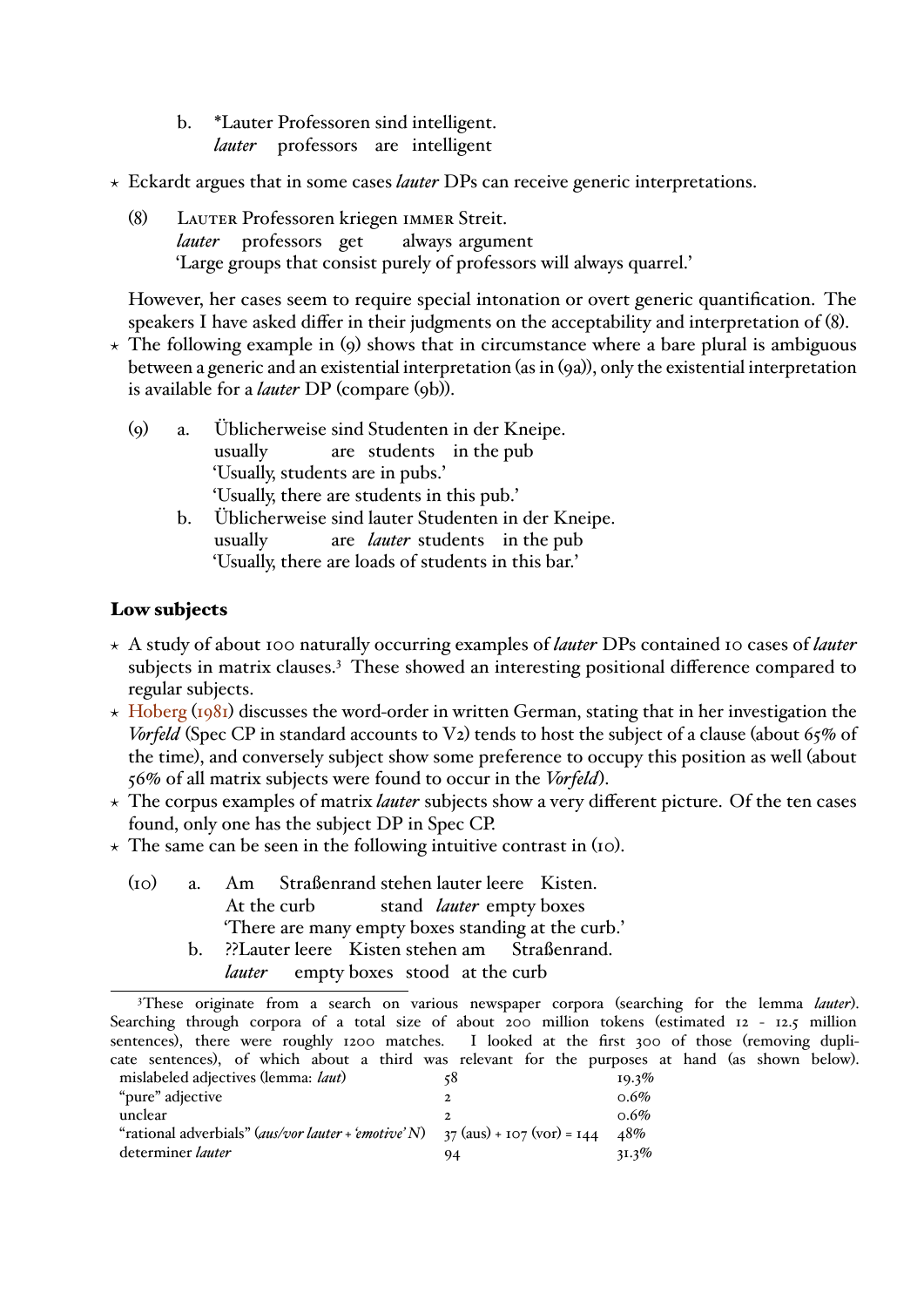- (11) a. Alle leeren Kisten stehen am all empty boxes stand at the curb Straßenrand. All empty boxes are standing at the curb.<sup>7</sup>
	- b. ??Am Straßenrand stehen alle leeren Kisten. At the curb stand all empty boxes
- ? A similar observation can be made when looking at cases of embedded clauses with *lauter* subjects.
	- (12) a. Als wir heute zurückkamen, saßen wieder lauter Spatzen auf dem Dach. As we today returned, sat again *lauter* sparrows on the roof 'When we returned today, there was a bunch of sparrows sitting on the roof again.'
		- b. \*Als wir heute zurückkamen, saßen lauter Spatzen wieder auf dem Dach. As we today returned, sat *lauter* sparrows again on the roof
- $\star$  In the corpus data, locative adverbials always precede *lauter* subjects, as in (13), and so do sentential adverbials, as in  $(t<sub>4</sub>)$ .<sup>4</sup>
	- $(I_3)$ I stood in front of a stand vor einem bescheidenen Lädchen, in dessen Schaufenstern lauter modest little store, in that.gen window *lauter* Puppen lagen. dolls laid. 'I stood in front of a modest little store with lots of dolls lying in the window.'
	- (14) Vom Bauherrn erst gefragt, wie wohl lauter Rechtecke auf sein Dreieck passen, Ö by the builder first asked, how ADV *lauter* rectangles on his triangle fit Asked by the builder, how a bunch of rectangles might fit onto his triangle, ...'

### *Lauter* as interacting with event structure

- \* *Lauter* subjects seem to occur 'low' in the tree.
- ? Possibly this could be derived by assuming that *lauter* needs to have access to a Davidsonian event argument, and by further assuming that those arguments are only available at lower stages in the tree, in particular below tense/aspect (see for instance [Kratzer,](#page-6-3) [2007,](#page-6-3) sec. 9 and references therein).
- \* Eckardt's insight that determiner *lauter's* meaning should take serious its *pure* adjectival heritage could be imported by making use of a notion of covers (as used in the domain of individuals in for instance [Schwarzschild](#page-6-4) [1996](#page-6-4) and [Morzycki](#page-6-5) [2002\)](#page-6-5), for instance requiring events to cover topic situation.



## Possible appeal

 $\star$  Could capture the intuition that the events are vaguely distributed over the topic location of time (via a topic situation, or some way of anchoring the event).

 $4$ For a difference in (subject) positions in embedded clauses see [Frey](#page-6-6) [\(2004\)](#page-6-6).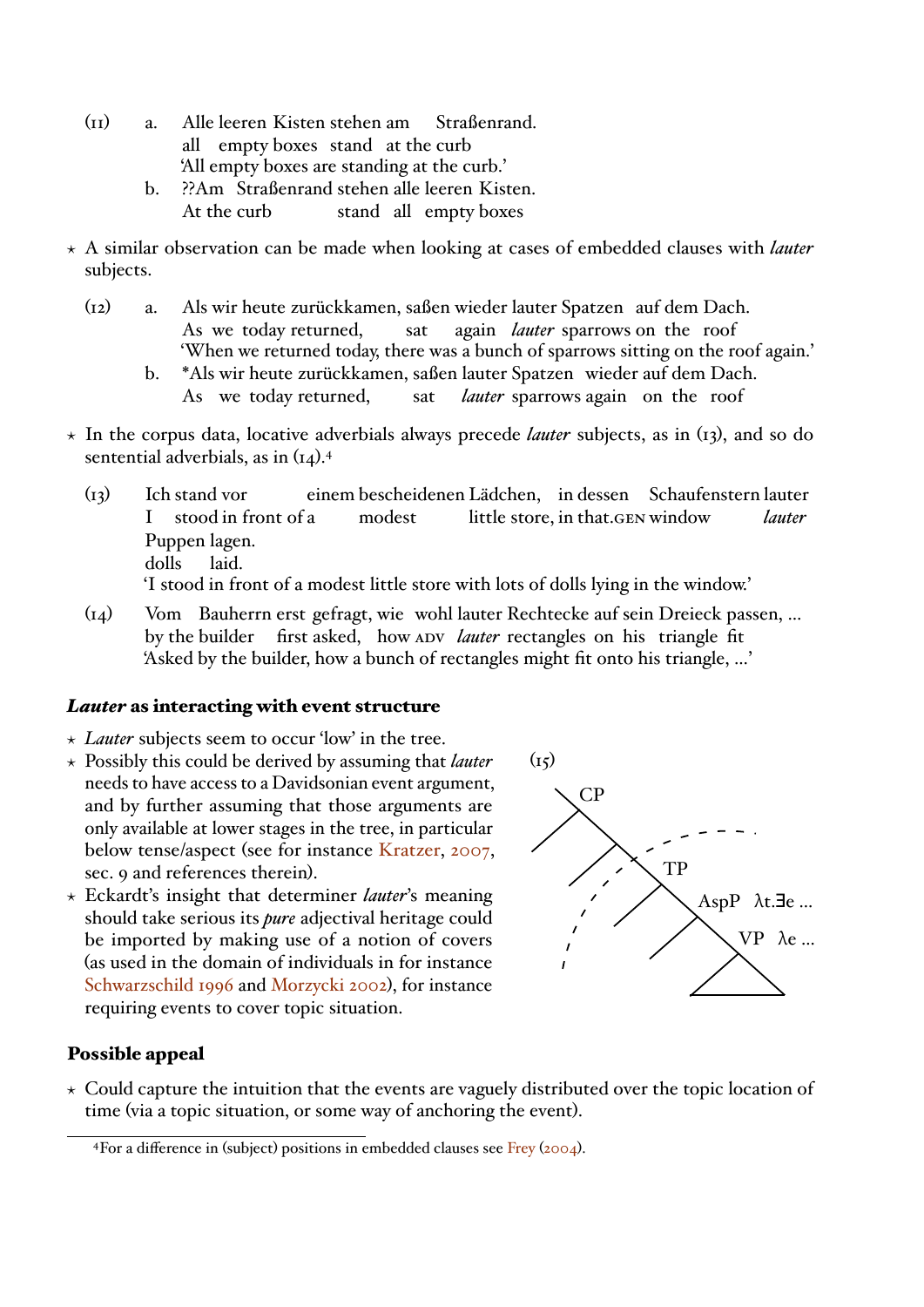- (16) a. Auf dem Dach saflen lauter Spatzen. on the roof sat *lauter* sparrows 'Lauter sparrows were sitting on the roof.'
	- b. Auf dem Weg zum Flughafen haben wir lauter Unfälle gesehen. 'We saw lots on the way to the airport have we *lauter* accidents witnessed of accidents on the way to the airport.'
- \* Temporal modifiers can change the acceptability of *lauter* sentences.
	- $(r7)$  a. he has in the run of his career *lauter* famous hat im Laufe seiner Karriere lauter berühmte Politiker §getroffen. politicians met 'During the course of his career, he met lots of famous politicians.'
		- b. \*Er hat den ganzen Nachmittag lang lauter berühmte Politiker getroffenen. he has the whole afternoon long *lauter* famous politicians met
- $\star$  The context dependent notion of cover might give us the vagueness that is perceived in the meaning of any (from *many* to *all*/*only*).

## Experimental data

- ? Based on the hypothesis that *lauter* DPs seem to be restricted to occur at syntactic positions low in the tree, an acceptable sentence with a low *lauter* DP should become unacceptable if the DP is moved to a higher position.
- $\star$  The experiment tests the effects of scrambling on *lauter* objects.
- $\star$  *Lauter* objects in their base position should be low in the tree, therefore not be affected by the restriction on higher positions. Scrambling of the object over the subject moves the DP into a restricted position, which is predicted to be unacceptable.
- $\star$  *Einige* objects as a control for which no such prediction exists.
- $\star$  *Prediction*: There should be an interaction between quantifier type and position.
- ? *Materials:*
	- $(18)$  a. he has se⊔r very about the press conference be glad, because the Dutch hat sich sehr über die Pressekonferenz gefreut, weil der holländische Journalist einige/manche/lauter Fragen journalist *einige*/*manche*/*lauter* questions posed has. gestellt hat. ëHe was very happy about the press conference, because the Dutch journalist asked several/various/*lauter* questions.'
		- b. ..., weil because *einige*/*manche*/*lauter* einige/manche/lauter Fragen questions the Dutch der holländische Journalist gestellt journalist posed hat. had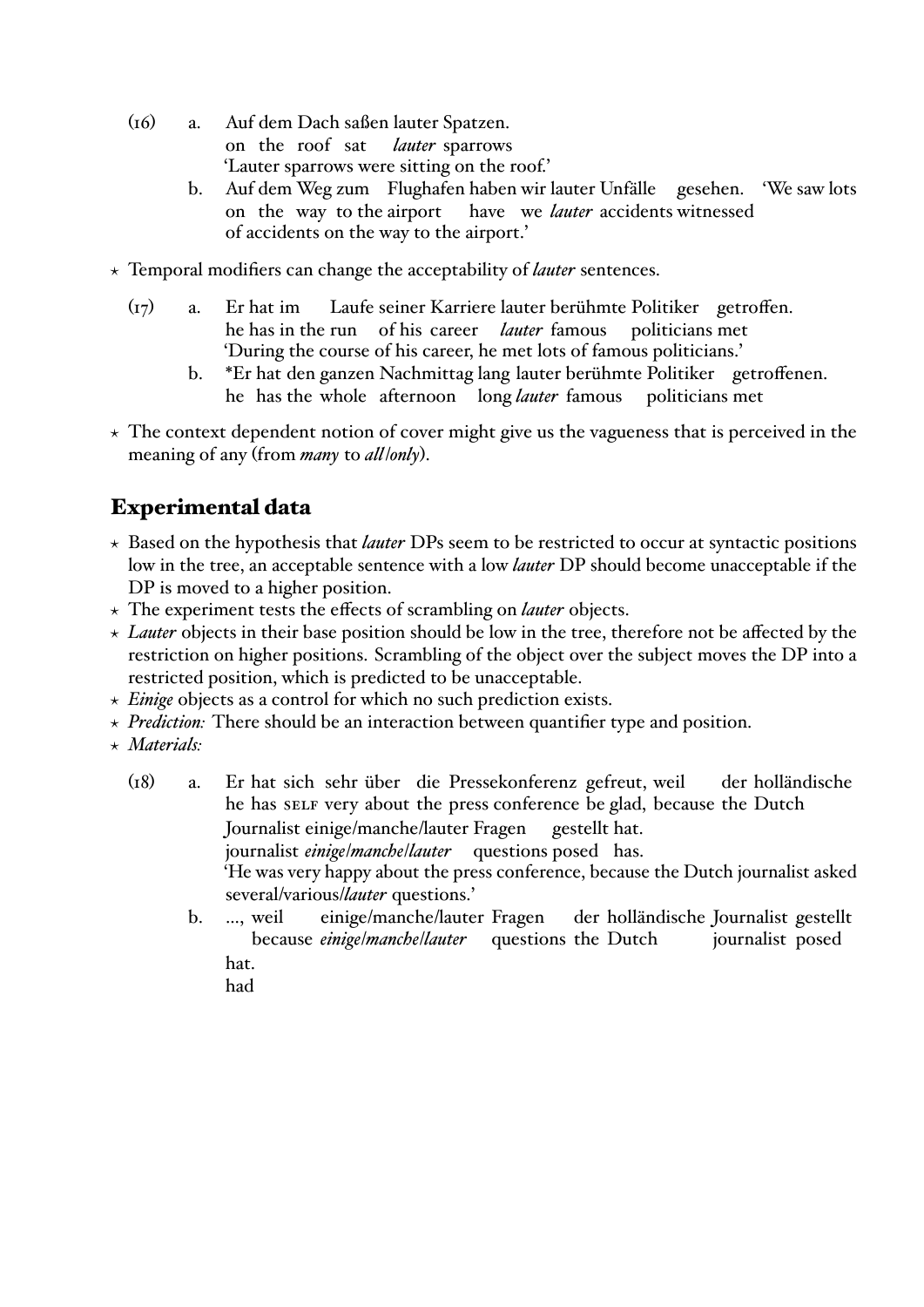- ? *Method:* Acceptability rating questionnaire, 34 subjects, 70 sentences, among which were 24 items of interest in a  $3 \times 2$  design, contrasting the quantiers *einige*, *manche*, and *lauter* in scrambled and unscrambled position. (I will ignore the *manche*-data for the present purposes.) Ratings were given from  $\sigma$  (best) to  $\sigma$  (worst).
- ? *Results:* Focussing on *einige* and *lauter*, there is evidence for main effects of both quantifier type and position, but no evidence for an interaction of both, as illustrated in the graph on the left, i.e. while the scrambled *lauter* cases are bad, as expected (mean  $4.37$ ), the 'cost' of scrambling was as high for the *einige* cases, even though they were overall rated better.
- ? *Discussion:*
	- With a context biased more towards scrambling, scrambled *einige* might have improved.
	- More interestingly, unscrambled *lauter* showed a wide variety of ratings, mostly well below average.
- $\star$  The experimental design might have overlooked restrictions on *lauter* in object position, leading to a relatively poor average rating of unscrambled *lauter*.





## Potential restrictions on *lauter* objects

- $\star$  (19) a. the dean was impressed, b/c the students *lauter* dishes prepared had Dekan war beeindruckt, weil die Studenten lauter Speisen zubereitet hatten. The Dean was impressed, because the students had prepared many dishes.'
	- b. Wir mussten den Preis etwas we had to the price somewhat lower, because a senken, weil eine Aushilfskraft substitute worker *lauter* lauter Fenster gestrichen hat.
		- windows painted had.

ëWe had to lower the price a bit, because a substitute worker painted many of the windows.'

 $\star$  Intuition: Information structure of the two items is different. Most natural translation for the last one would have been a passive ('many windows were painted by a substitute worker').